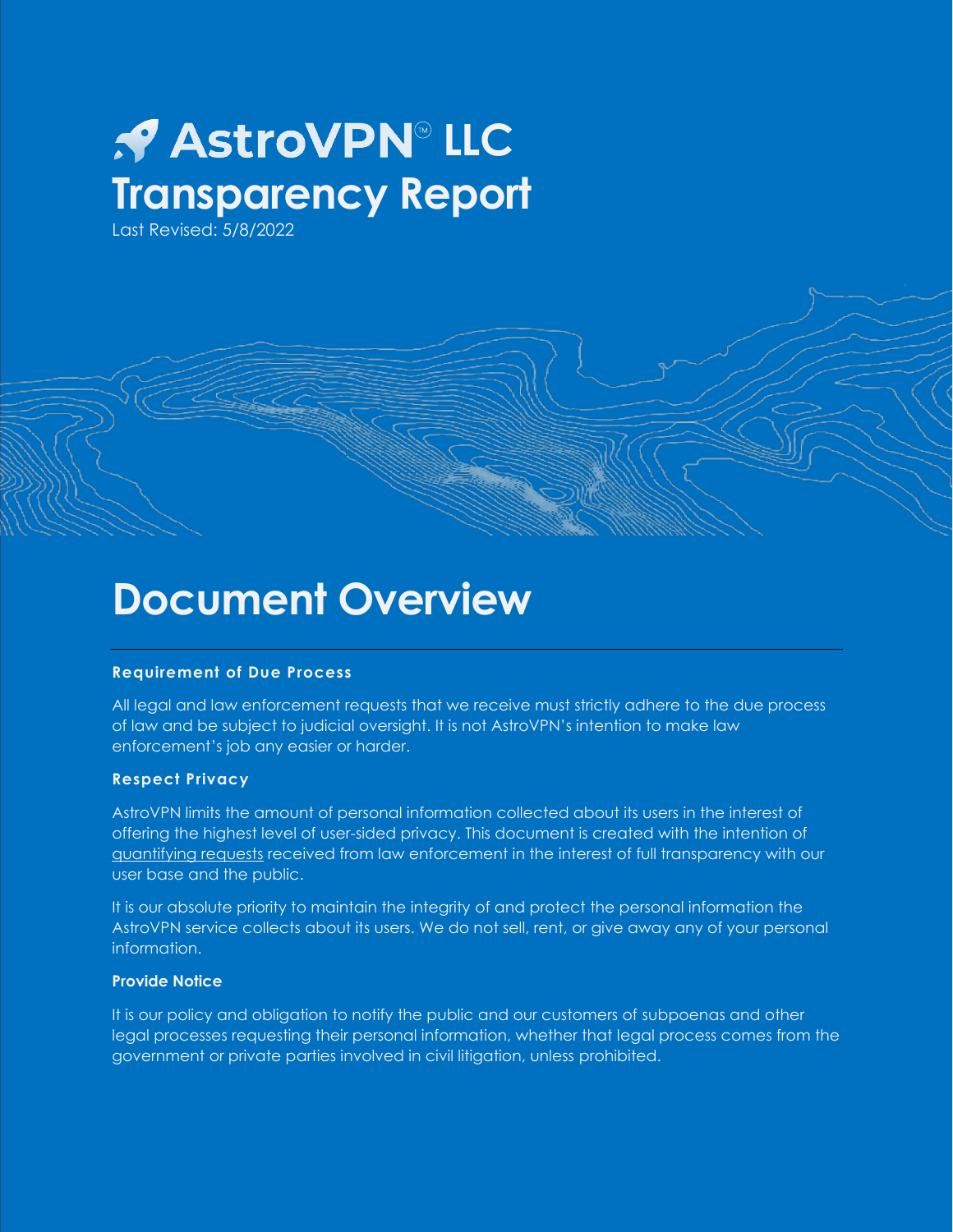### **Report Data**

#### **Jurisdictional Obligations**

The United States government and other government agencies around the world control the amount of information that organizations (like AstroVPN LLC) can disclose to the public/a user base with regards to legal inquiries such as, but not limited to, subpoenas. For this reason, we as an organization display information about these inquiries to the highest level we are able to under current law in the United States, through recurring half-year transparency updates.

#### **Commitments to You**

The statements listed below are commitments we stand by as an organization that stand true as of the last revision date. Should a commitment change in concurrence with a legal process, the statement will be redacted in the next revision.

- AstroVPN has never sold, traded, shared, or distributed personal information about its customers with a third party.
- AstroVPN has never lowered or altered levels of encryption at the request of a government entity.
- AstroVPN has never shared customer information with a government agency with regards to a pending or ongoing investigation.
- AstroVPN has never deployed or installed software/hardware as instructed by the government.
- AstroVPN has never provided or installed backdoor system access to a third party to critical IT infrastructure.

AstroVPN, LLC. Transparency Report Document legal@astrovpn.co | www.astrovpn.co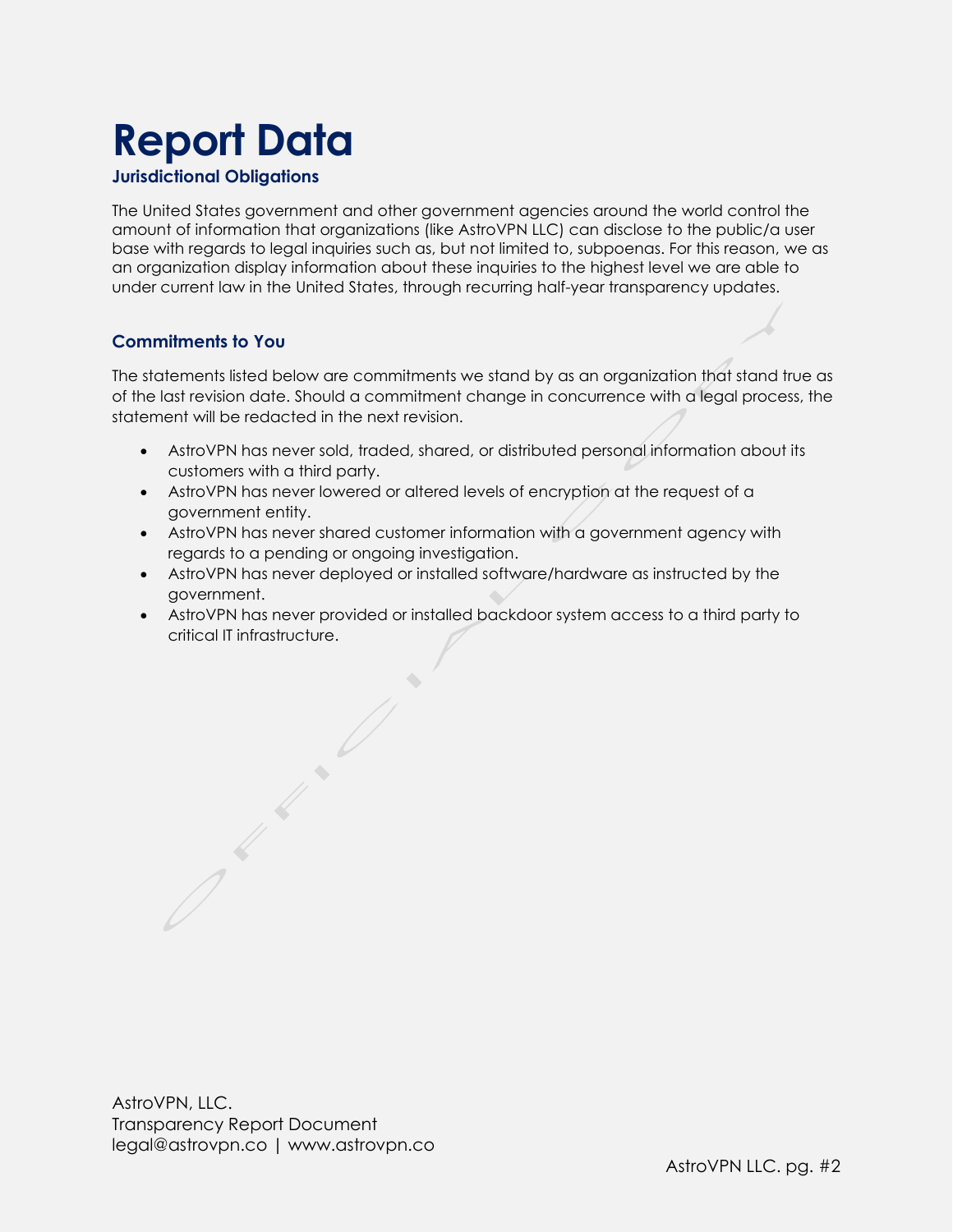#### **U.S Administrative Subpoenas**

United States Administrative subpoenas are legal inquiries directly issued by a United States government agency without judicial oversight (such as those issued by the Securities and Exchange Commission and the Federal Trade Commission).

| YEAR    | <b>RECEIVED</b> | ANSWERED | <b>IN PROCESS</b> | <b>ACCOUNTS</b> |
|---------|-----------------|----------|-------------------|-----------------|
|         |                 |          |                   | <b>EFFECTED</b> |
| 2022 1H |                 |          |                   |                 |
| 2021 2H |                 |          |                   |                 |
| 2021 1H |                 |          |                   |                 |
| 2020 2H |                 |          |                   |                 |
| 2020 1H |                 |          |                   |                 |
| 2019 2H |                 |          |                   |                 |

#### **Civil Subpoenas**

Civil subpoenas include subpoenas for customer information received from civil litigants, such as those issued pursuant to the Digital Millennium Copyright Act (DMCA).

| YEAR    | <b>RECEIVED</b> | ANSWERED | <b>IN PROCESS</b> | <b>ACCOUNTS</b> |
|---------|-----------------|----------|-------------------|-----------------|
|         |                 |          |                   | <b>EFFECTED</b> |
| 2022 1H |                 |          |                   |                 |
| 2021 2H |                 |          |                   |                 |
| 2021 1H |                 |          |                   |                 |
| 2020 2H |                 |          |                   |                 |
| 2020 1H |                 |          |                   |                 |
| 2019 2H |                 |          |                   |                 |

AstroVPN, LLC. Transparency Report Document legal@astrovpn.co | www.astrovpn.co

 $\frac{1}{2}$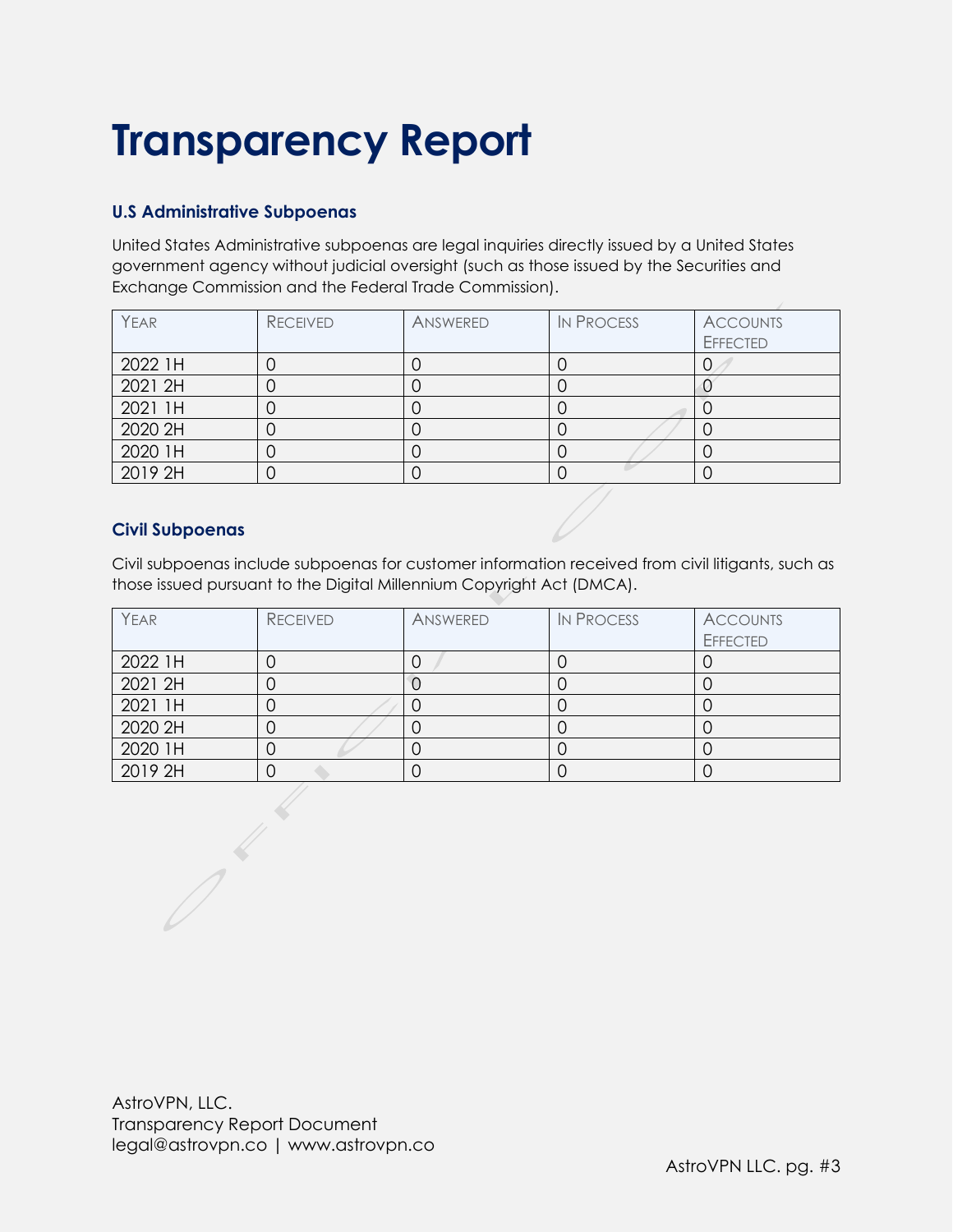#### **Court Orders**

These orders are issued by a judge or magistrate including but not limited to 18 U.S.C. § 2703(d), 18 U.S.C. § 2705(b), and MLAT orders. Specific orders (such as search warrants and trap and trace orders) will be reported under the more specific section and not totaled here.

| YEAR    | <b>RECEIVED</b> | ANSWERED | <b>IN PROCESS</b> | <b>ACCOUNTS</b> |
|---------|-----------------|----------|-------------------|-----------------|
|         |                 |          |                   | <b>EFFECTED</b> |
| 2022 1H |                 |          |                   |                 |
| 2021 2H |                 |          |                   |                 |
| 2021 1H |                 |          |                   |                 |
| 2020 2H |                 |          |                   |                 |
| 2020 1H |                 |          |                   |                 |
| 2019 2H |                 |          |                   |                 |

#### **Mutual Legal Assistance Treaty**

Court orders clearly identified to be requested from a foreign government through the Mutual Legal Assistance Treaty (MLAT) CRM 276 process.

Should requests be received, the requesting country (or countries) will be listed within the country column along with the appropriate received, answered, in process, and accounts affected values.

| YEAR    | <b>COUNTRY</b> | <b>RECEIVED</b> | ANSWERED | <b>IN PROCESS</b> | <b>ACCOUNTS</b><br><b>EFFECTED</b> |
|---------|----------------|-----------------|----------|-------------------|------------------------------------|
| 2022 1H | N/A            |                 |          |                   |                                    |
| 2021 2H | N/A            |                 |          |                   |                                    |
| 2021 1H | N/A            |                 |          |                   |                                    |
| 2020 2H | N/A            |                 |          |                   |                                    |
| 2020 1H | N/A            |                 |          |                   |                                    |
| 2019 2H | N/A            |                 |          |                   |                                    |

AstroVPN, LLC. Transparency Report Document legal@astrovpn.co | www.astrovpn.co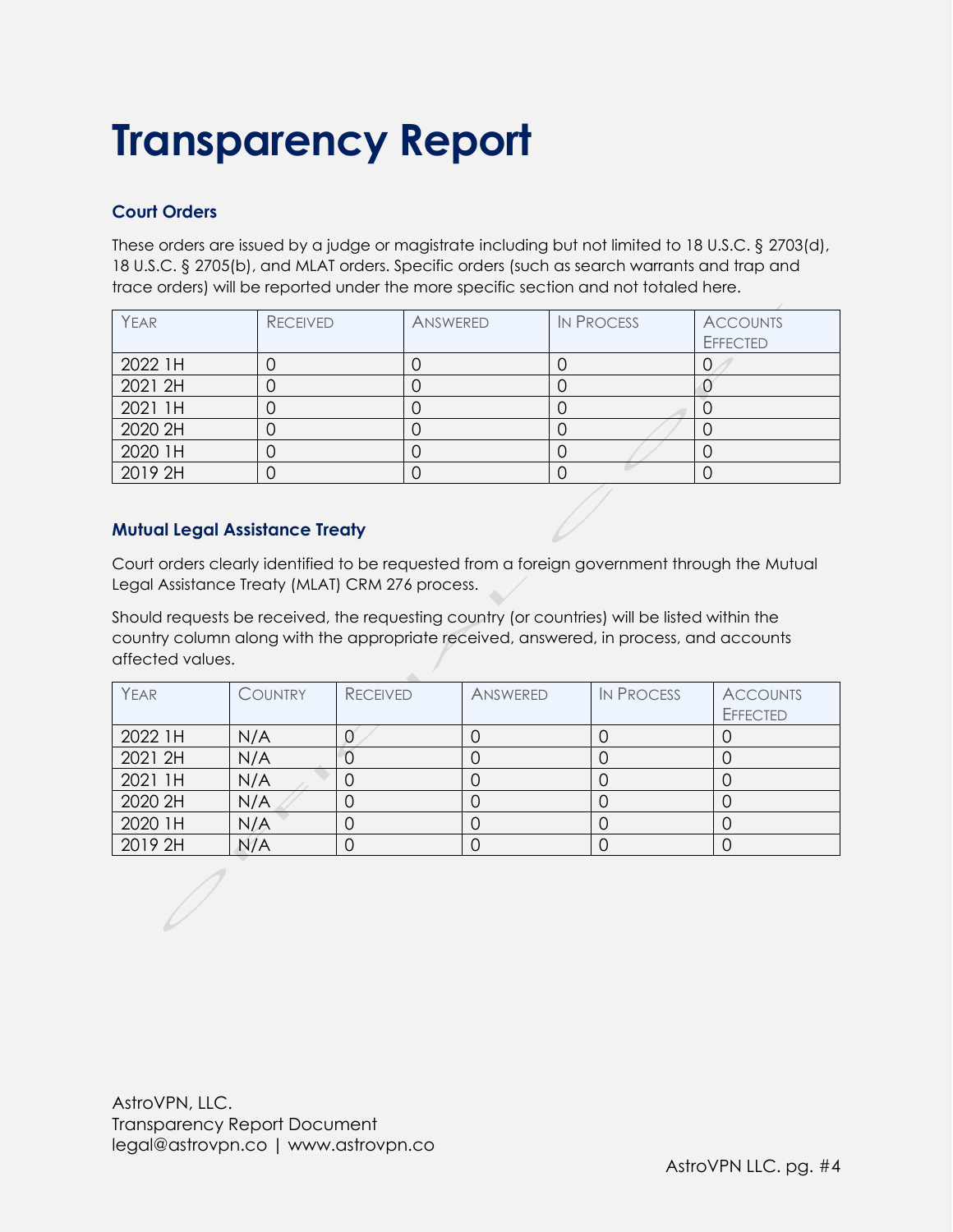### **Trap and Trace (PRTT) Orders**

Only includes requests for pen register/trap and trace orders (18 U.S.C. § 206) issued by the court for real-time disclosure of non-content information, including IP address information.

| YEAR    | <b>RECEIVED</b> | ANSWERED | <b>IN PROCESS</b> | <b>ACCOUNTS</b> |
|---------|-----------------|----------|-------------------|-----------------|
|         |                 |          |                   | <b>EFFECTED</b> |
| 2022 1H |                 |          |                   |                 |
| 2021 2H |                 |          |                   |                 |
| 2021 1H |                 |          |                   |                 |
| 2020 2H |                 |          |                   |                 |
| 2020 1H |                 |          |                   |                 |
| 2019 2H |                 |          |                   |                 |

#### **Search Warrants**

Includes only search warrants which require judicial review, probable cause, and inclusion of a location to be searched and a detail of items requested.

| YEAR    | <b>RECEIVED</b> | ANSWERED | <b>IN PROCESS</b> | <b>ACCOUNTS</b><br><b>EFFECTED</b> |
|---------|-----------------|----------|-------------------|------------------------------------|
| 2022 1H |                 |          |                   |                                    |
| 2021 2H |                 |          |                   |                                    |
| 2021 1H |                 |          |                   |                                    |
| 2020 2H |                 |          |                   |                                    |
| 2020 1H |                 |          |                   |                                    |
| 2019 2H |                 |          |                   |                                    |

#### **Wiretap Orders**

This section includes only wiretap orders that were issued by a court. Wiretapping is the act of a third, undisclosed party monitoring the communications of an individual, or group of persons as means to aid an investigation.

| YEAR    | <b>RECEIVED</b> | ANSWERED | <b>IN PROCESS</b> | <b>ACCOUNTS</b> |
|---------|-----------------|----------|-------------------|-----------------|
|         |                 |          |                   | <b>EFFECTED</b> |
| 2022 1H |                 |          |                   |                 |
| 2021 2H |                 |          |                   |                 |
| 2021 1H |                 |          |                   |                 |
| 2020 2H |                 |          |                   |                 |
| 2020 1H |                 |          |                   |                 |
| 2019 2H |                 |          |                   |                 |

AstroVPN, LLC. Transparency Report Document legal@astrovpn.co | www.astrovpn.co